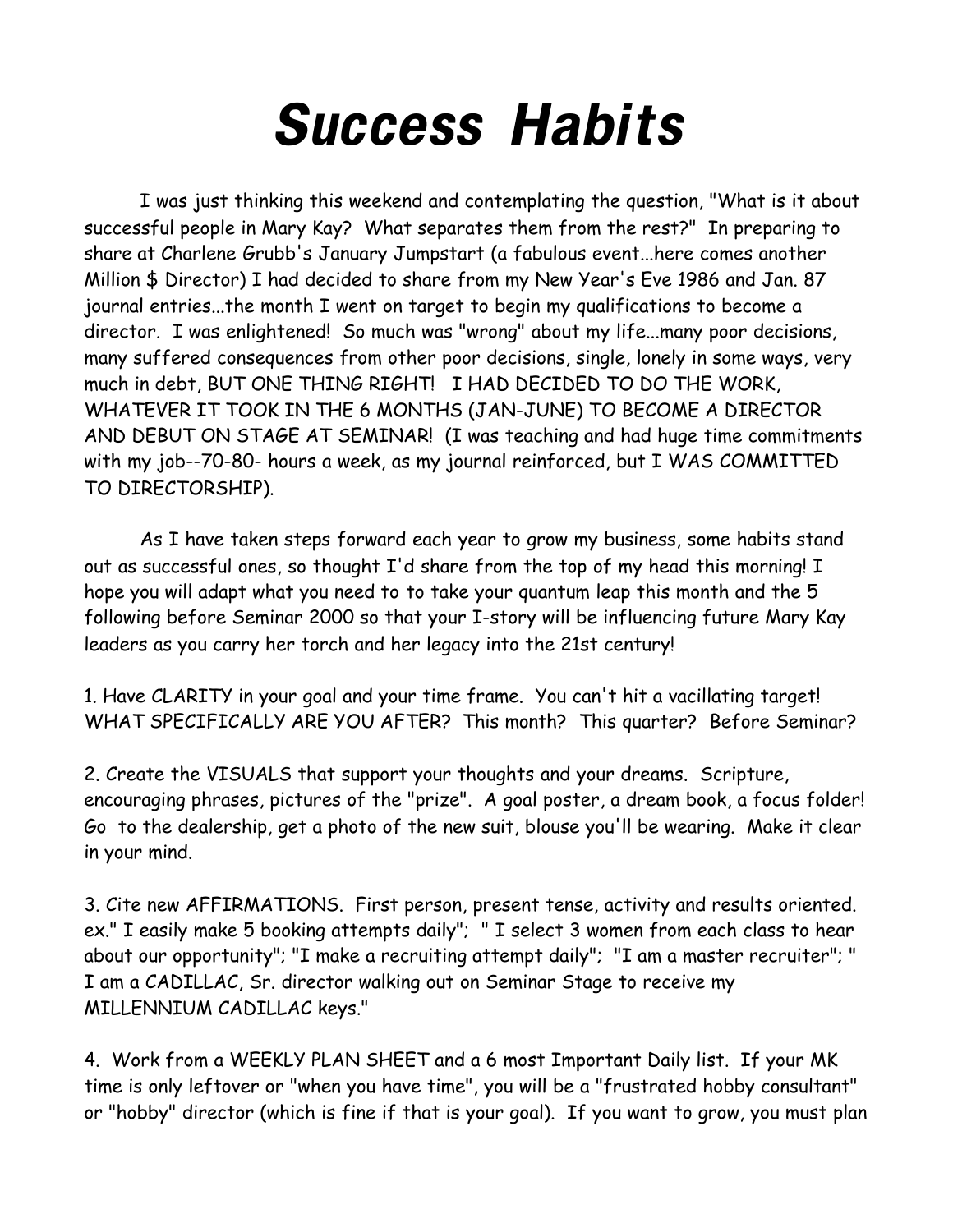the time that you will not compromise working your business. The 6 most list is created before bed and prioritized, taking items UN-done from the day and adding them to tomorrow.

5. TRACK your activity on a sheet... (Everybody has some sort of monthly Tracking Sheet...for consultants, I like the "Cruise With Me 2000" ( a re make of the charms voucher from the co. last year), IPA's (please use the sheets your director suggests) and for Directors, I like the BEAT YOUR BEST sheet (again, please use what your Senior or National is recommending). Activity always produces results; more activity produces more results. In our minds, we all work as the Queen does, but in our actual efforts, we often times come up short. Tracking the activity forces you to take an honest look at where the rubber meets the road so that you can make necessary adjustments to move forward.

6. Remain ACCOUNTABLE with a mentor, your director, your Senior Director, or your National. Respond to voice Tel messages, e-mail trainings or live calls and attempts to work with you! Just like you enjoy working with "certain" of your consultants who are more positive, cooperative, communicative, team playing, goal oriented, integrative, so it is all the way up! Your challenges can be overcome quickly if you are in this communication habit.

7. Remain POSITIVE. If you have had a re-lapse into the world of negativity and complaining, remove yourself from those "associates" and begin a new! If you owe someone(s) an apology for shedding negativity, take action now. Eph. 4:29 "Do not let any unwholesome talk come out of your mouths, but only what is helpful for building others up ACCORDING TO THEIR NEEDS, that it may benefit those who listen."

8. FEED YOUR MIND with wonderful trainings and tapes. I selected about 6 women whose voices and energy, wisdom and success inspired me. I wore those tapes out. Even though I knew every word and idea on the tapes, I listened over and over as I drove to my appointments and on errands because the sound of their voices charged me up, and excited me to become more exciting, more committed, more passionate.

9. DELEGATE tasks and activities that take you away from your goal. Often times we think we "can't", yet when we do, we wonder why we didn't do it earlier! What can you "pass off" to children, spouse, a part time paid helper? You must be in a constant state of asking yourself, " Is this something that someone else could be doing?" "Is what I am about to do taking me closer to my goal?". Re direct your behavior to get the right answer.